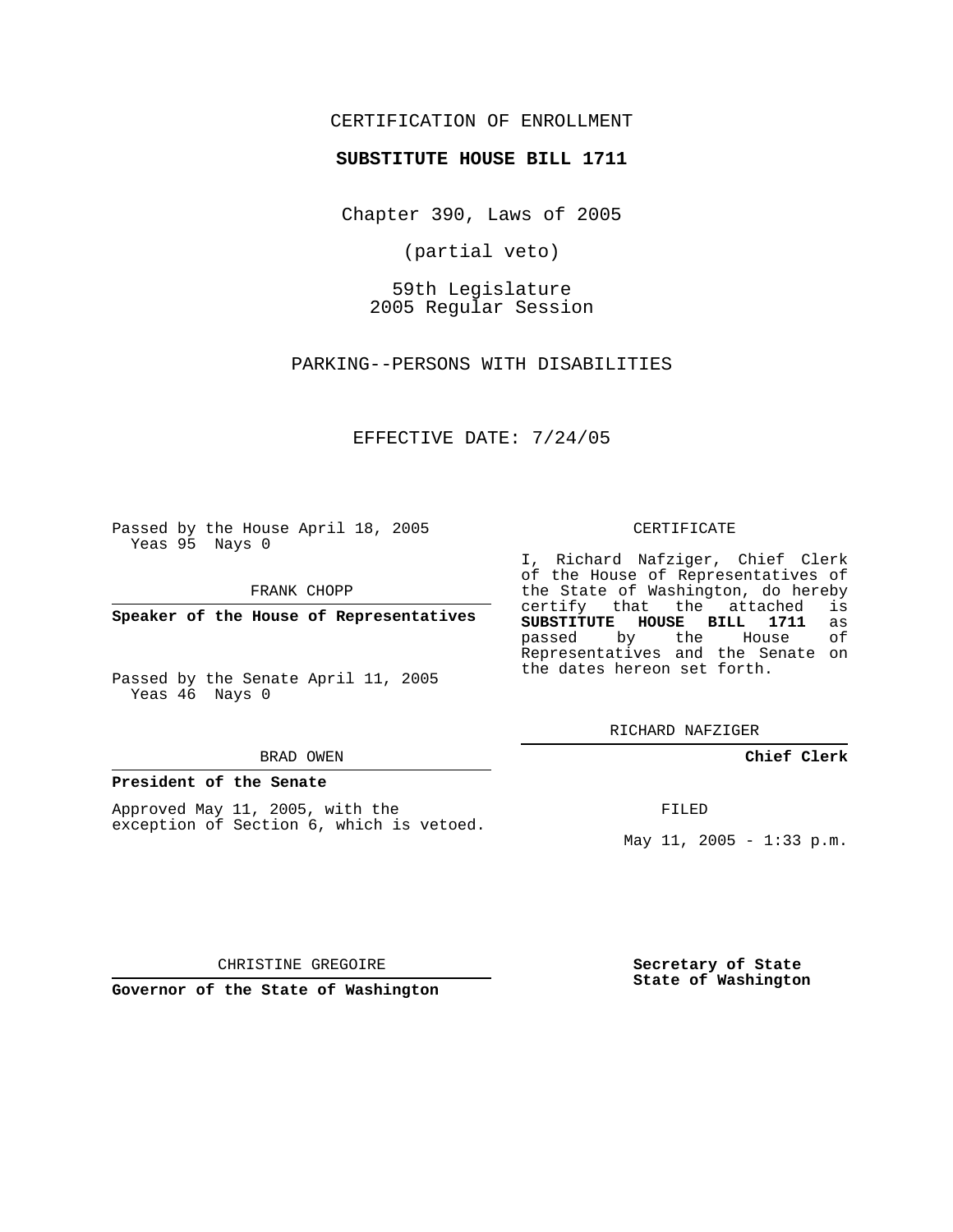# **SUBSTITUTE HOUSE BILL 1711** \_\_\_\_\_\_\_\_\_\_\_\_\_\_\_\_\_\_\_\_\_\_\_\_\_\_\_\_\_\_\_\_\_\_\_\_\_\_\_\_\_\_\_\_\_

\_\_\_\_\_\_\_\_\_\_\_\_\_\_\_\_\_\_\_\_\_\_\_\_\_\_\_\_\_\_\_\_\_\_\_\_\_\_\_\_\_\_\_\_\_

## AS AMENDED BY THE SENATE

Passed Legislature - 2005 Regular Session

## **State of Washington 59th Legislature 2005 Regular Session**

**By** House Committee on Transportation (originally sponsored by Representatives Wallace, Woods, Simpson, Morrell, Lovick, Flannigan, Chase, Moeller and Kilmer)

READ FIRST TIME 03/08/05.

 1 AN ACT Relating to parking places for persons with disabilities; 2 amending RCW 46.61.581, 46.16.381, 46.16.385, and 46.16.390; and 3 reenacting and amending RCW 46.55.113 and 73.04.110.

4 BE IT ENACTED BY THE LEGISLATURE OF THE STATE OF WASHINGTON:

 5 **Sec. 1.** RCW 46.61.581 and 1998 c 294 s 2 are each amended to read 6 as follows:

7 A parking space or stall for a ((<del>disabled</del>)) person <u>with a</u> 8 disability shall be indicated by a vertical sign((<del>, between thirty six</del> 9 and eighty-four inches off the ground,)) with the international symbol 10 of access, whose colors are white on a blue background, described under 11 RCW 70.92.120 ((and the notice "State disabled parking permit 12 required.")). The sign may include additional language such as, but 13 not limited to, an indication of the amount of the monetary penalty 14 defined in RCW 46.16.381 for parking in the space without a valid 15 permit.

 Failure of the person owning or controlling the property where required parking spaces are located to erect and maintain the sign is a class 2 civil infraction under chapter 7.80 RCW for each parking space that should be so designated. The person owning or controlling the property where the required parking spaces are located shall ensure that the parking spaces are not blocked or made inaccessible, and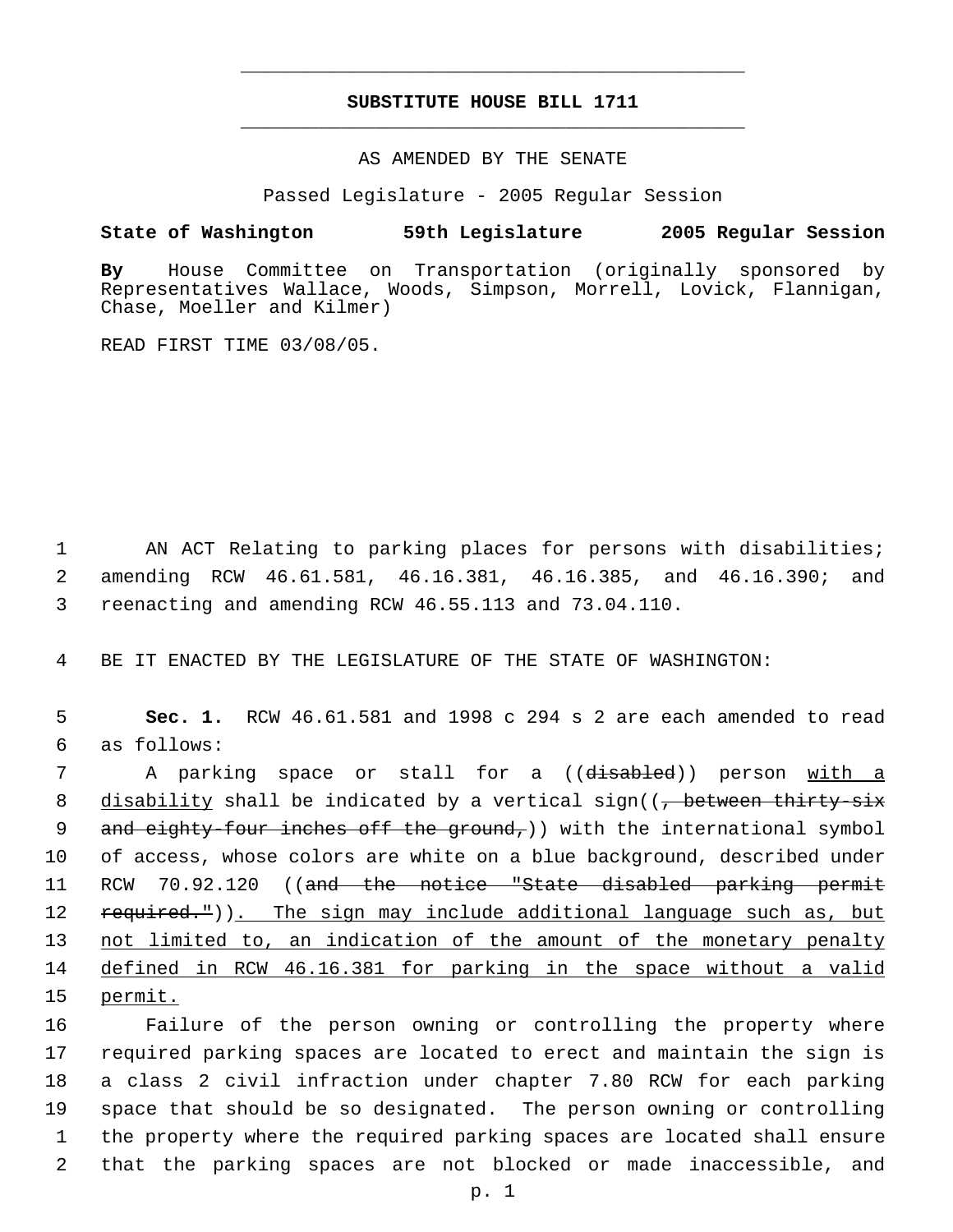failure to do so is a class 2 civil infraction.

 **Sec. 2.** RCW 46.16.381 and 2004 c 222 s 2 are each amended to read as follows:

 (1) The director shall grant special parking privileges to any person who has a disability that limits or impairs the ability to walk and meets one of the following criteria, as determined by a licensed physician or an advanced registered nurse practitioner licensed under chapter 18.79 RCW:

(a) Cannot walk two hundred feet without stopping to rest;

 (b) Is severely limited in ability to walk due to arthritic, neurological, or orthopedic condition;

 (c) Is so severely disabled, that the person cannot walk without the use of or assistance from a brace, cane, another person, prosthetic device, wheelchair, or other assistive device;

(d) Uses portable oxygen;

 (e) Is restricted by lung disease to such an extent that forced expiratory respiratory volume, when measured by spirometry is less than one liter per second or the arterial oxygen tension is less than sixty mm/hg on room air at rest;

 (f) Impairment by cardiovascular disease or cardiac condition to the extent that the person's functional limitations are classified as class III or IV under standards accepted by the American Heart Association; or

 (g) Has a disability resulting from an acute sensitivity to automobile emissions which limits or impairs the ability to walk. The personal physician or advanced registered nurse practitioner of the applicant shall document that the disability is comparable in severity to the others listed in this subsection.

31 (2) The applications for ((disabled)) parking permits for persons 32 with disabilities and ((temporary disabled)) parking permits for persons with temporary disabilities are official state documents. Knowingly providing false information in conjunction with the application is a gross misdemeanor punishable under chapter 9A.20 RCW. The following statement must appear on each application form immediately below the physician's or advanced registered nurse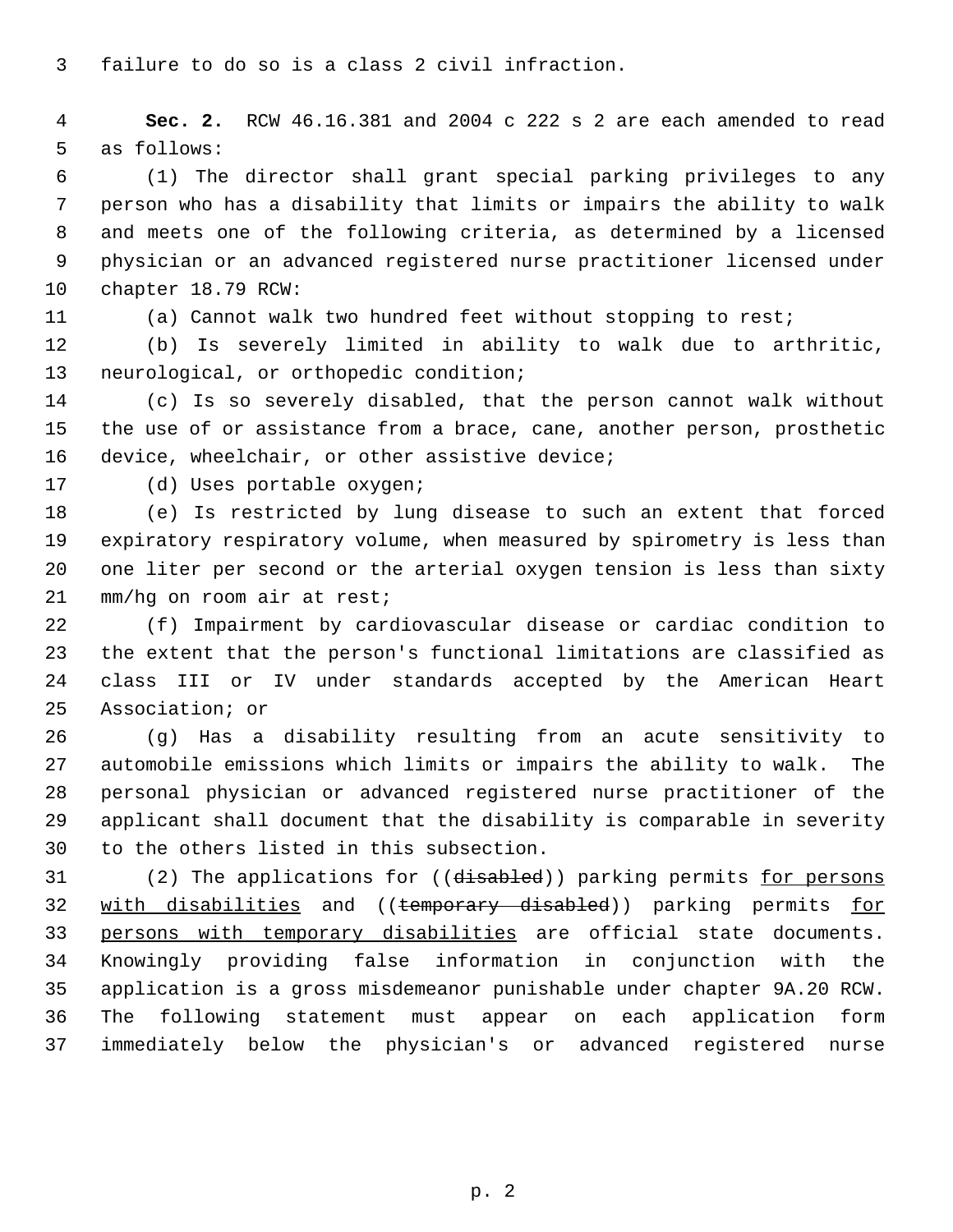practitioner's signature and immediately below the applicant's 2 signature: "A ((disabled)) parking permit for a person with 3 disabilities may be issued only for a medical necessity that severely affects mobility (RCW 46.16.381). Knowingly providing false information on this application is a gross misdemeanor. The penalty is up to one year in jail and a fine of up to \$5,000 or both."

 (3) Persons who qualify for special parking privileges are entitled to receive from the department of licensing a removable windshield placard bearing the international symbol of access and an individual serial number, along with a special identification card bearing the name and date of birth of the person to whom the placard is issued, and the placard's serial number. The special identification card shall be issued no later than January 1, 2000, to all persons who are issued parking placards, including those issued for temporary disabilities, 15 and special ((disabled)) parking license plates for persons with disabilities. The department shall design the placard to be displayed when the vehicle is parked by suspending it from the rearview mirror, or in the absence of a rearview mirror the card may be displayed on the 19 dashboard of any vehicle used to transport the ((disabled)) person with disabilities. Instead of regular motor vehicle license plates, 21 ((disabled)) persons with disabilities are entitled to receive special license plates under this section or RCW 46.16.385 bearing the international symbol of access for one vehicle registered in the 24 ((disabled person's)) name of the person with disabilities. 25 ((Disabled)) Persons with disabilities who are not issued the special license plates are entitled to receive a second special placard upon submitting a written request to the department. Persons who have been issued the parking privileges and who are using a vehicle or are riding in a vehicle displaying the placard or special license plates issued under this section or RCW 46.16.385 may park in places reserved for 31 ((mobility disabled)) persons with physical disabilities. The director shall adopt rules providing for the issuance of special placards and license plates to public transportation authorities, nursing homes licensed under chapter 18.51 RCW, boarding homes licensed under chapter 18.20 RCW, senior citizen centers, private nonprofit agencies as defined in chapter 24.03 RCW, and vehicles registered with the 37 department as cabulances that regularly transport ((disabled)) persons with disabilities who have been determined eligible for special parking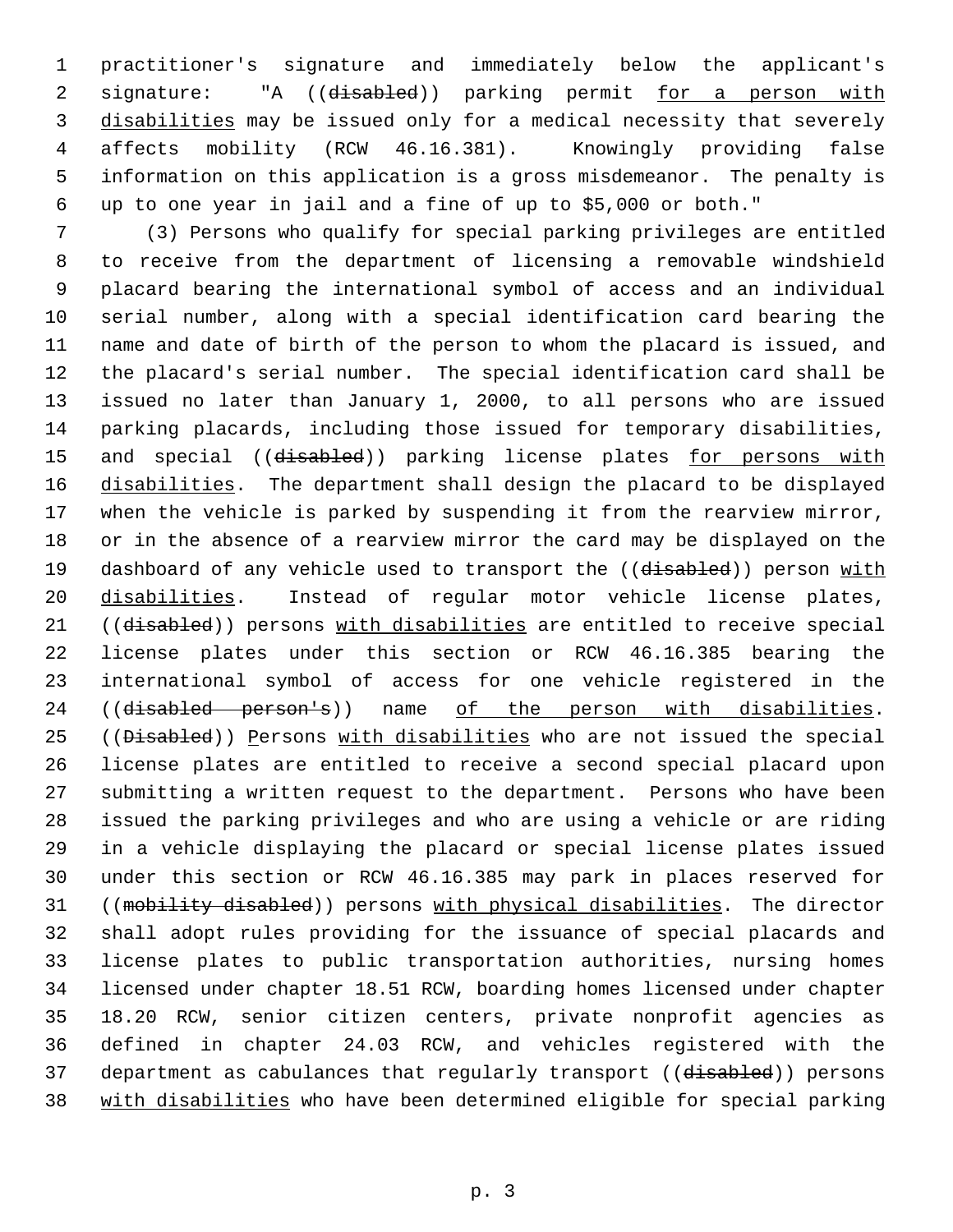privileges provided under this section. The director may issue special license plates for a vehicle registered in the name of the public transportation authority, nursing home, boarding home((s)), senior citizen center, private nonprofit agency, or cabulance service if the vehicle is primarily used to transport persons with disabilities described in this section. Public transportation authorities, nursing homes, boarding homes, senior citizen centers, private nonprofit agencies, and cabulance services are responsible for insuring that the special placards and license plates are not used improperly and are responsible for all fines and penalties for improper use.

11 (4) Whenever the ((disabled)) person with disabilities transfers or assigns his or her interest in the vehicle, the special license plates shall be removed from the motor vehicle. If another vehicle is 14 acquired by the ((disabled)) person with disabilities and the vehicle owner qualifies for a special plate, the plate shall be attached to the vehicle, and the director shall be immediately notified of the transfer 17 of the plate. If another vehicle is not acquired by the ((disabled)) 18 person with disabilities, the removed plate shall be immediately surrendered to the director.

 (5) The special license plate shall be renewed in the same manner and at the time required for the renewal of regular motor vehicle license plates under this chapter. No special license plate may be issued to a person who is temporarily disabled. A person who has a condition expected to improve within six months may be issued a temporary placard for a period not to exceed six months. If the condition exists after six months a new temporary placard shall be 27 issued upon receipt of a new certification from the ((disabled)) person's physician. The permanent parking placard and identification 29 card of a ((disabled)) person with disabilities shall be renewed at least every five years, as required by the director, by satisfactory proof of the right to continued use of the privileges. In the event of the permit holder's death, the parking placard and identification card must be immediately surrendered to the department. The department 34 shall match and purge its ((disabled permit)) data base of parking permits issued to persons with disabilities with available death record information at least every twelve months.

(6) Each person with disabilities who has been issued a permanent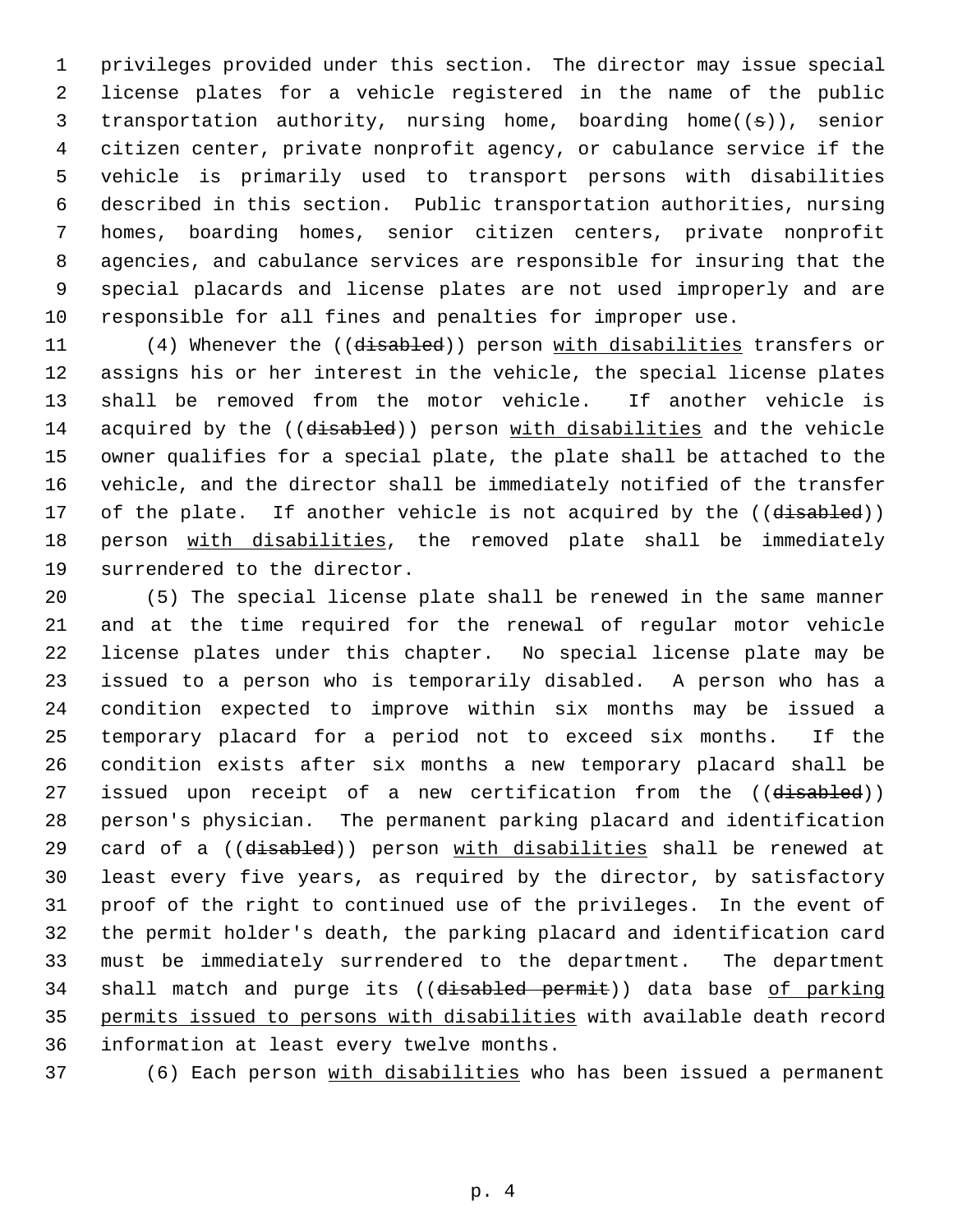1 ((disabled)) parking permit on or before July 1, 1998, must renew the permit no later than July 1, 2003, subject to a schedule to be set by the department, or the permit will expire.

 (7) Additional fees shall not be charged for the issuance of the special placards or the identification cards. No additional fee may be charged for the issuance of the special license plates except the regular motor vehicle registration fee and any other fees and taxes required to be paid upon registration of a motor vehicle.

 (8) Any unauthorized use of the special placard, special license plate issued under this section or RCW 46.16.385, or identification card is a traffic infraction with a monetary penalty of two hundred fifty dollars.

 (9) It is a parking infraction, with a monetary penalty of two hundred fifty dollars for a person to make inaccessible the access 15 aisle located next to a space reserved for ((physically disabled)) 16 persons with physical disabilities. The clerk of the court shall report all violations related to this subsection to the department.

 (10) It is a parking infraction, with a monetary penalty of two hundred fifty dollars for any person to park a vehicle in a parking place provided on private property without charge or on public property 21 reserved for ((physically disabled)) persons with physical disabilities without a placard or special license plate issued under this section or RCW 46.16.385. If a person is charged with a violation, the person shall not be determined to have committed an infraction if the person produces in court or before the court appearance the placard or special license plate issued under this section or RCW 46.16.385 required under this section. A local jurisdiction providing nonmetered, on-street 28 parking places reserved for ((physically disabled)) persons with physical disabilities may impose by ordinance time restrictions of no less than four hours on the use of these parking places. A local jurisdiction may impose by ordinance time restrictions of no less than four hours on the use of nonreserved, on-street parking spaces by vehicles displaying the special parking placards or special license plates issued under this section or RCW 46.16.385. All time restrictions must be clearly posted.

 (11) The penalties imposed under subsections (9) and (10) of this section shall be used by that local jurisdiction exclusively for law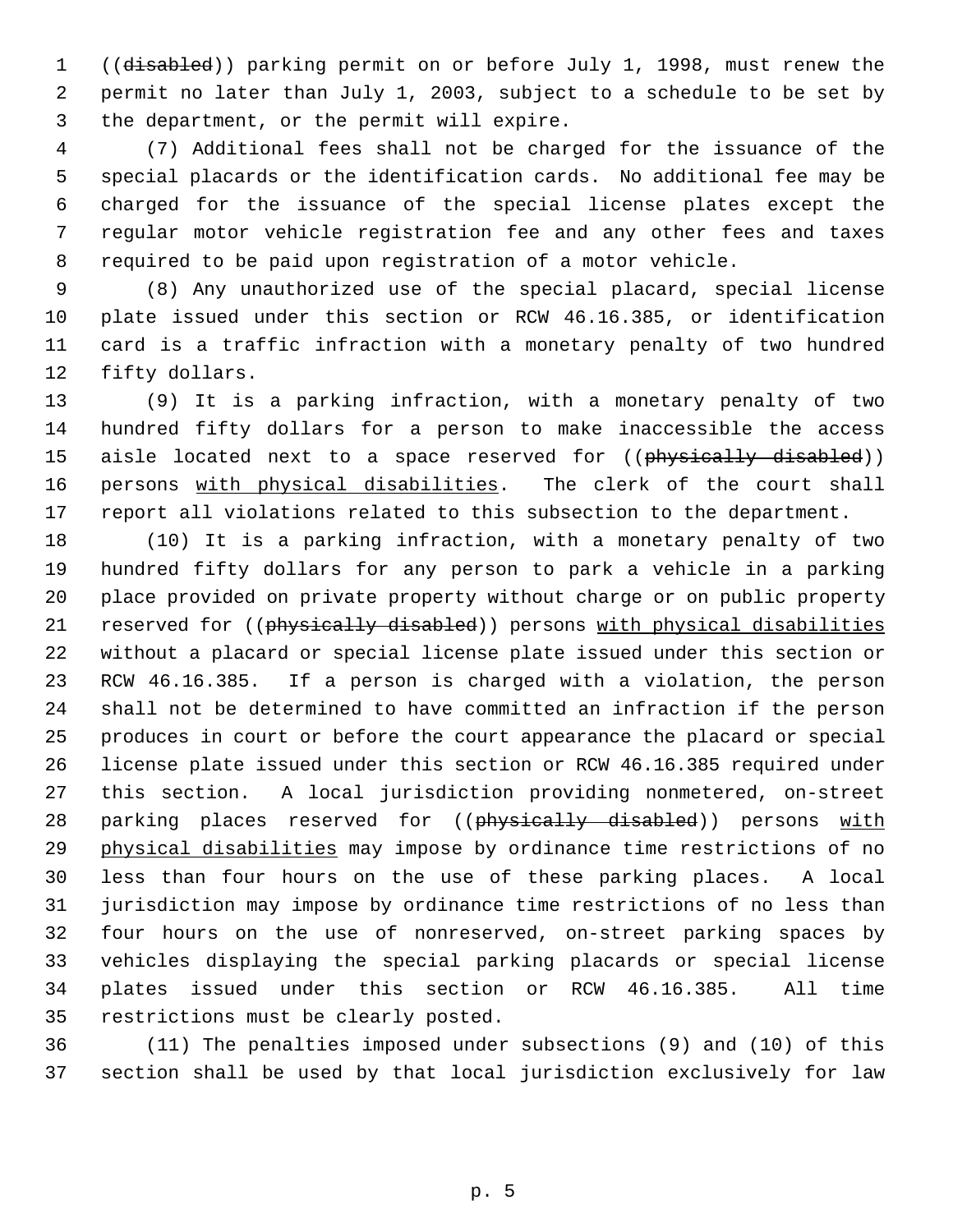enforcement. The court may also impose an additional penalty sufficient to reimburse the local jurisdiction for any costs it may have incurred in removal and storage of the improperly parked vehicle.

 (12) Except as provided by subsection (2) of this section, it is a traffic infraction with a monetary penalty of two hundred fifty dollars for any person willfully to obtain a special license plate issued under this section or RCW 46.16.385, placard, or identification card in a manner other than that established under this section.

 (13)(a) A law enforcement agency authorized to enforce parking laws may appoint volunteers, with a limited commission, to issue notices of infractions for violations of this section or RCW 46.61.581. Volunteers must be at least twenty-one years of age. The law enforcement agency appointing volunteers may establish any other qualifications the agency deems desirable.

 (b) An agency appointing volunteers under this section must provide training to the volunteers before authorizing them to issue notices of infractions.

 (c) A notice of infraction issued by a volunteer appointed under this subsection has the same force and effect as a notice of infraction issued by a police officer for the same offense.

 (d) A police officer or a volunteer may request a person to show the person's identification card or special parking placard when investigating the possibility of a violation of this section. If the request is refused, the person in charge of the vehicle may be issued a notice of infraction for a violation of this section.

 (14) For second or subsequent violations of this section, in addition to a monetary fine, the violator must complete a minimum of forty hours of:

 (a) Community restitution for a nonprofit organization that serves 30 ((the disabled community or)) persons having disabilities or disabling diseases; or

 (b) Any other community restitution that may sensitize the violator to the needs and obstacles faced by persons who have disabilities.

 (15) The court may not suspend more than one-half of any fine imposed under subsection (8), (9), (10), or (12) of this section.

 **Sec. 3.** RCW 46.16.385 and 2004 c 222 s 1 are each amended to read as follows: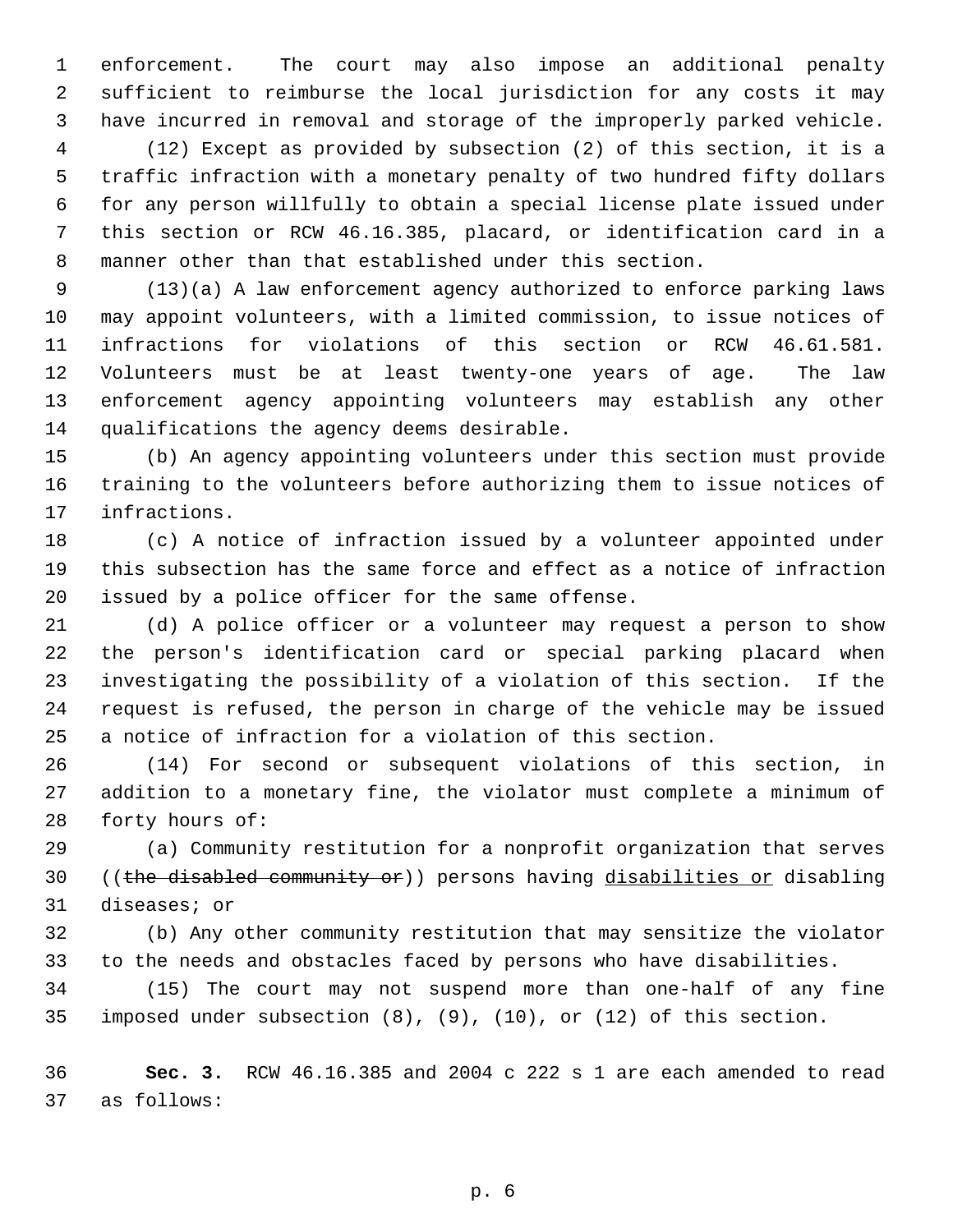(1) The department shall design and issue ((disabled parking 2 emblem)) versions of special license plates including the international symbol of access described in RCW 70.92.120 for plates issued under (a) RCW 46.16.301; (b) RCW 46.16.305, except those plates issued under RCW 46.16.305 (1) and (2); (c) RCW 46.16.324; (d) RCW 46.16.745; (e) RCW 73.04.110; (f) RCW 73.04.115; or (g) RCW 46.16.301(1) (a), (b), or (c), as it existed before amendment by section 5, chapter 291, Laws of 1997. 8 The ((disabled parking emblem)) version of the special plate ((must 9 display)) including the ((universal)) international symbol of access  $((that))$  may be used in lieu of the parking placard issued to persons who qualify for special parking privileges under RCW 46.16.381. The department may not charge an additional fee for the issuance of the 13 special ((disabled parking emblem)) license plate including the international symbol of access, except the regular motor vehicle registration fee, the fee associated with the particular special plate, and any other fees and taxes required to be paid upon registration of 17 a motor vehicle. The ((emblem)) international symbol of access must be incorporated into the design of the special license plate in a manner to be determined by the department, and under existing vehicular licensing procedures and existing laws.

21 (2) Persons who qualify for special parking privileges under RCW 22 46.16.381, and who have applied and paid the appropriate fee for any of 23 the special license plates listed in subsection (1) of this section, 24 are entitled to receive from the department a special ((disabled 25 parking emblem)) license plate including the international symbol of 26 access. The special ((disabled parking emblem)) license plate 27 including the international symbol of access may be used for one 28 vehicle registered in the ((disabled person's)) name of the person with 29 the disability. Persons who have been issued the parking privileges or 30 who are using a vehicle displaying the special ((disabled parking 31 emblem)) license plate including the international symbol of access may 32 park in places reserved for ((mobility disabled)) persons with physical 33 disabilities.

34 (3) ((The)) Special ((disabled parking emblem)) license plates 35 including the international symbol of access must be administered in 36 the same manner as  $((the)$  plates issued under RCW 46.16.381.

37 (4) The department shall adopt rules to implement this section.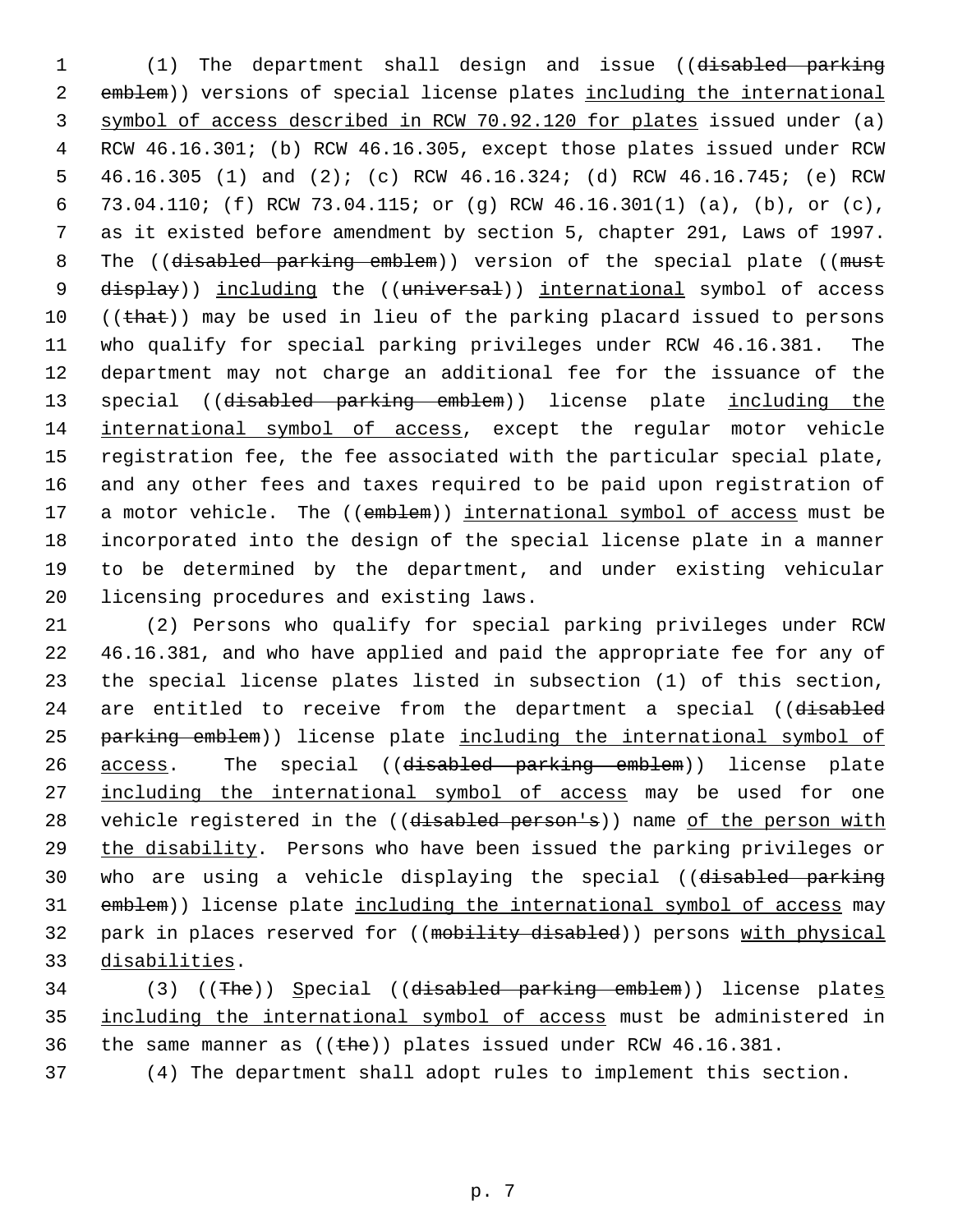**Sec. 4.** RCW 46.16.390 and 1991 c 339 s 22 are each amended to read as follows:

 A special license plate or card issued by another state or country 4 that indicates an occupant of the vehicle ((is disabled)) has 5 disabilities, entitles the vehicle on or in which it is displayed and 6 being used to transport the ((disabled)) person with disabilities to 7 lawfully park in a parking place reserved for ((physically disabled)) persons with physical disabilities pursuant to chapter 70.92 RCW or authority implemental thereof.

 **Sec. 5.** RCW 46.55.113 and 2003 c 178 s 1 and 2003 c 177 s 1 are each reenacted and amended to read as follows:

 (1) Whenever the driver of a vehicle is arrested for a violation of RCW 46.61.502, 46.61.504, 46.20.342, or 46.20.345, the vehicle is subject to summary impoundment, pursuant to the terms and conditions of an applicable local ordinance or state agency rule at the direction of a law enforcement officer.

 (2) In addition, a police officer may take custody of a vehicle, at his or her discretion, and provide for its prompt removal to a place of safety under any of the following circumstances:

 (a) Whenever a police officer finds a vehicle standing upon the roadway in violation of any of the provisions of RCW 46.61.560, the officer may provide for the removal of the vehicle or require the driver or other person in charge of the vehicle to move the vehicle to a position off the roadway;

 (b) Whenever a police officer finds a vehicle unattended upon a highway where the vehicle constitutes an obstruction to traffic or jeopardizes public safety;

 (c) Whenever a police officer finds an unattended vehicle at the scene of an accident or when the driver of a vehicle involved in an accident is physically or mentally incapable of deciding upon steps to be taken to protect his or her property;

 (d) Whenever the driver of a vehicle is arrested and taken into custody by a police officer;

 (e) Whenever a police officer discovers a vehicle that the officer determines to be a stolen vehicle;

36  $(f)$  Whenever a vehicle without a special license plate,  $((e \text{ard}))$ placard, or decal indicating that the vehicle is being used to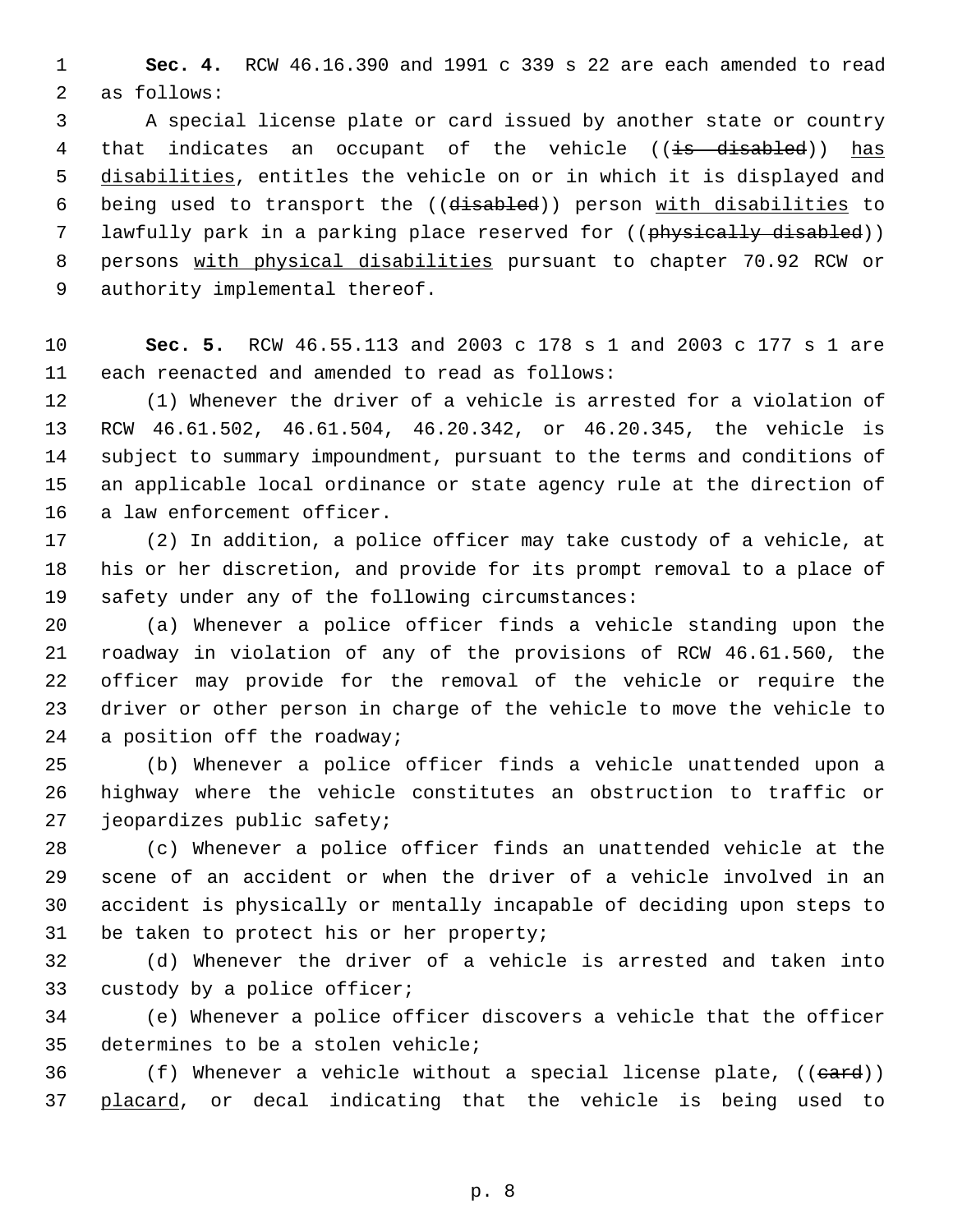1 transport a ((disabled)) person with disabilities under RCW 46.16.381 is parked in a stall or space clearly and conspicuously marked under RCW 46.61.581 which space is provided on private property without charge or on public property;

 (g) Upon determining that a person is operating a motor vehicle without a valid driver's license in violation of RCW 46.20.005 or with a license that has been expired for ninety days or more;

 (h) When a vehicle is illegally occupying a truck, commercial loading zone, restricted parking zone, bus, loading, hooded-meter, taxi, street construction or maintenance, or other similar zone where, by order of the director of transportation or chiefs of police or fire or their designees, parking is limited to designated classes of vehicles or is prohibited during certain hours, on designated days or at all times, if the zone has been established with signage for at least twenty-four hours and where the vehicle is interfering with the proper and intended use of the zone. Signage must give notice to the public that a vehicle will be removed if illegally parked in the zone.

 (3) When an arrest is made for a violation of RCW 46.20.342, if the vehicle is a commercial vehicle and the driver of the vehicle is not the owner of the vehicle, before the summary impoundment directed under subsection (1) of this section, the police officer shall attempt in a reasonable and timely manner to contact the owner of the vehicle and may release the vehicle to the owner if the owner is reasonably available, as long as the owner was not in the vehicle at the time of the stop and arrest and the owner has not received a prior release 26 under this subsection or RCW  $46.55.120(1)(a)(ii)$ .

 (4) Nothing in this section may derogate from the powers of police officers under the common law. For the purposes of this section, a place of safety may include the business location of a registered tow truck operator.

 *\*Sec. 6. RCW 73.04.110 and 2004 c 223 s 6 and 2004 c 125 s 1 are each reenacted and amended to read as follows:*

 *Any person who is a veteran as defined in RCW 41.04.007 who submits to the department of licensing satisfactory proof of a service- connected disability rating from the veterans administration or the military service from which the veteran was discharged and:*

*(1) Has lost the use of both hands or one foot;*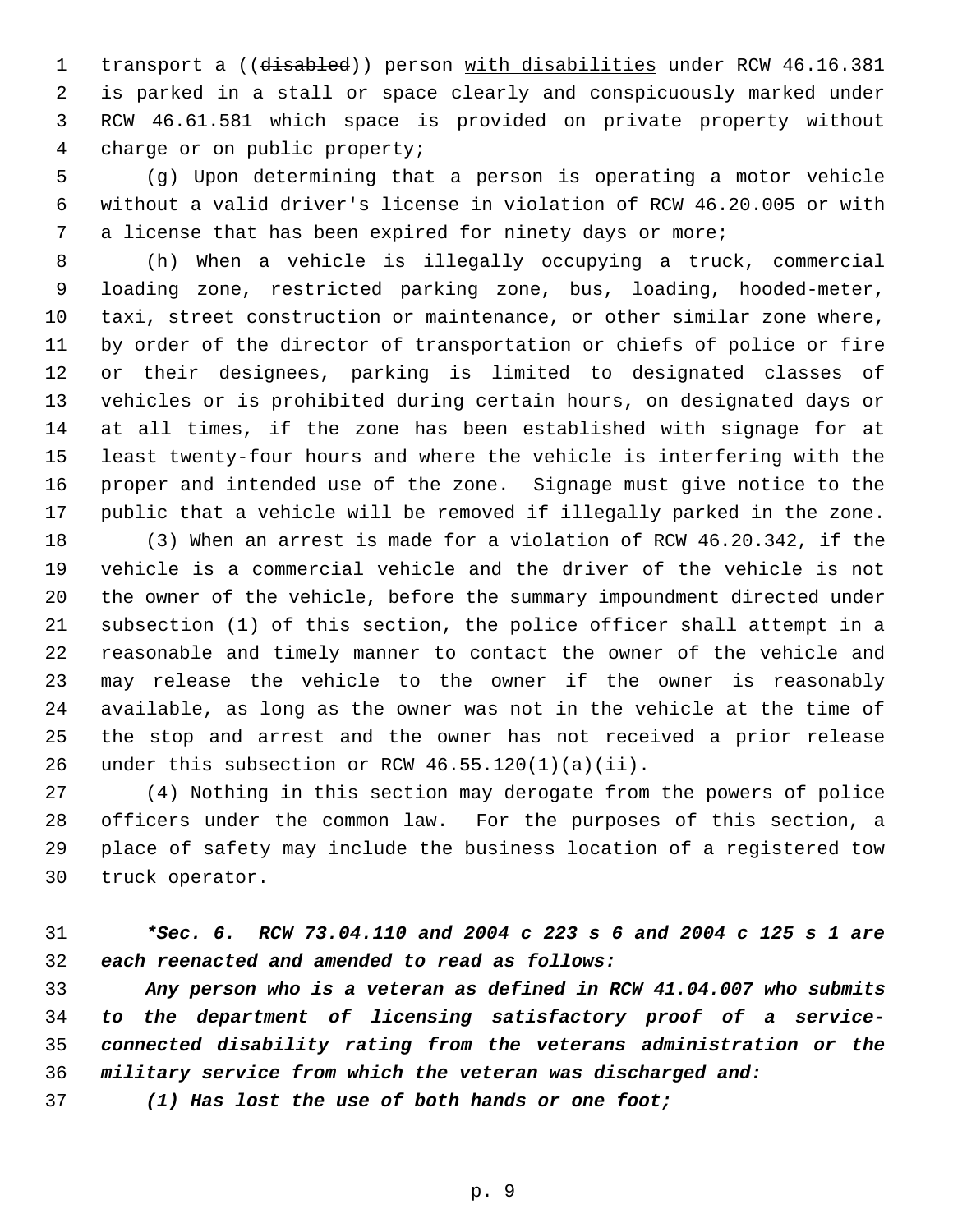*(2) Was captured and incarcerated for more than twenty-nine days by an enemy of the United States during a period of war with the United States;*

 *(3) Has become blind in both eyes as the result of military service; or*

 *(4) Is rated by the veterans administration or the military service from which the veteran was discharged and is receiving service- connected compensation at the one hundred percent rate that is expected to exist for more than one year;*

 *is entitled to regular or special license plates issued by the department of licensing. The special license plates shall bear distinguishing marks, letters, or numerals indicating that the motor vehicle is owned by a ((disabled)) veteran with disabilities or former prisoner of war. This license shall be issued annually for one personal use vehicle without payment of any license fees or excise tax thereon. Whenever any person who has been issued license plates under the provisions of this section applies to the department for transfer of the plates to a subsequently acquired motor vehicle, a transfer fee of ten dollars shall be charged in addition to all other appropriate fees. The department may periodically verify the one hundred percent rate as provided in subsection (4) of this section.*

 *Any person who has been issued free motor vehicle license plates under this section prior to July 1, 1983, shall continue to be eligible for the annual free license plates.*

 *For the purposes of this section, "blind" means the definition of "blind" used by the state of Washington in determining eligibility for financial assistance to the blind under Title 74 RCW.*

 *Any unauthorized use of a special plate is a gross misdemeanor. \*Sec. 6 was vetoed. See message at end of chapter.*

> Passed by the House April 18, 2005. Passed by the Senate April 11, 2005. Approved by the Governor May 11, 2005, with the exception of certain items that were vetoed. Filed in Office of Secretary of State May 11, 2005.

Note: Governor's explanation of partial veto is as follows: "I am returning, without my approval as to Section 6, Substitute House Bill No. 1711 entitled:

"AN ACT Relating to parking places for persons with disabilities." Statutes relating to persons with disabilities are updated to use<br>respectful language and consistency. The term "veteran with respectful language and consistency. disability" in this bill is not consistent with the term "disabled<br>veteran" used in federal law. Therefore, in order to avoid any Therefore, in order to avoid any